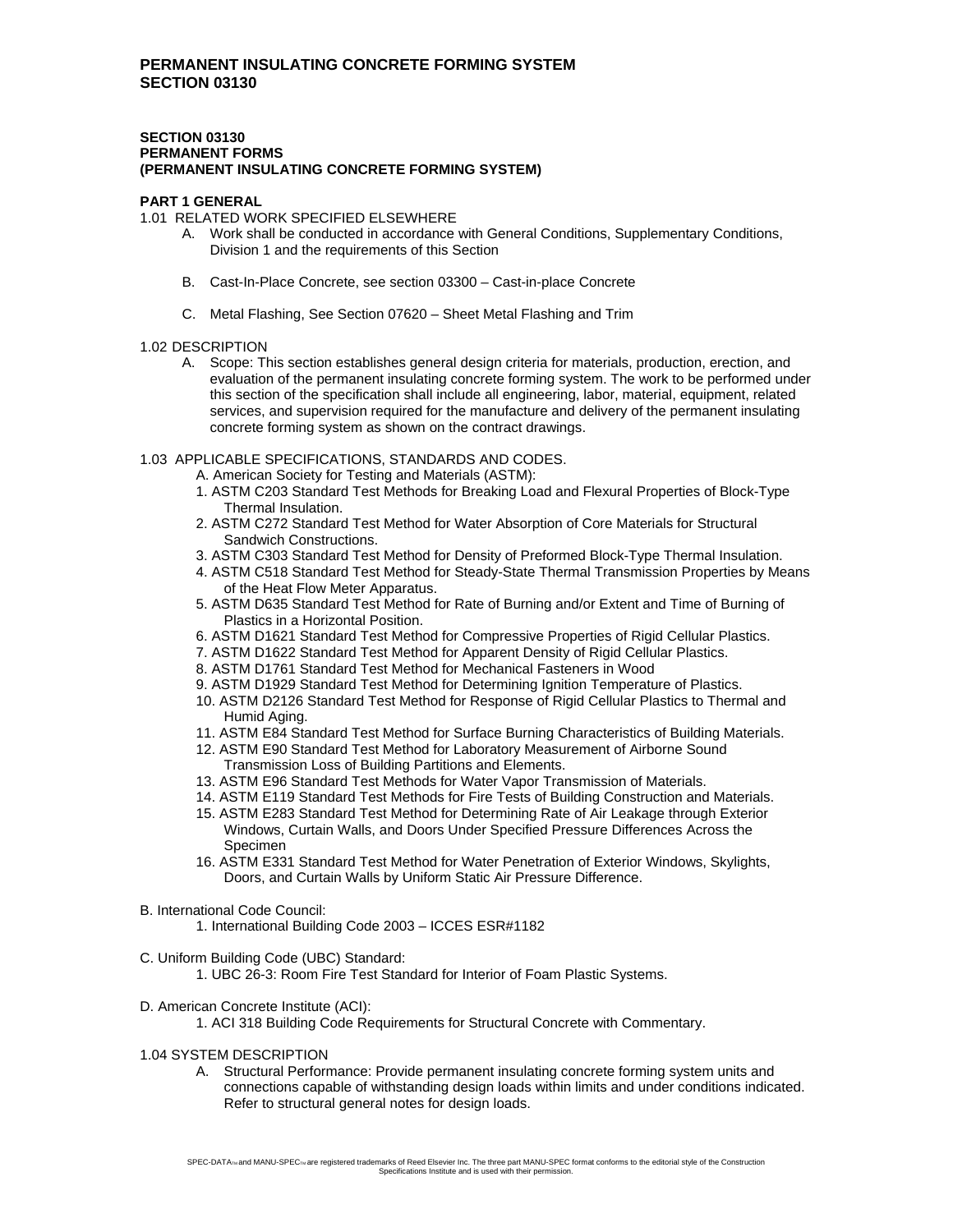- B. Performance Requirements: Provide a Permanent Insulating Concrete Forming System which has been manufactured, fabricated and installed according to the following criteria:
- 1. Uniform Building Code (UBC) Standard:
	- a. UBC 26-3: Room Fire Test Standard for Interior of Foam Plastic Systems.
- 2. Fire Tests of Building Construction & Materials (ASTM E119):
	- A. Minimum 3 hour fire resistive rating required.
- 3. Sound Transmission Classification (ASTM E90):
	- A. 6" Concrete Core STC 51 with ½" Gypsum one side
	- B. 4" Concrete Core STC 50 with ½" Gypsum one side
	- C. 8" Concrete Core STC 52 with ½" Gypsum one side
- 4. Air infiltration (ASTM E283): < 0.01 cfm/ft<sup>2</sup> ((<0.003 m<sup>2</sup>/min)/m<sup>2</sup>).
	- 5. Water Penetration (ASTM E331) : no leakage visible with 8" rain per hour for 2 hour duration and a Water Transmission Pressure differential of 15 psf.
	- 6. Fastener Shear (#10 Wood Screw) into Web (ASTM D1761): Ultimate Lateral Shear Strength: 359.5 lbs (1.6 kN) Minimum Design Lateral Shear Strength: 112.3 lbs (0.5 kN)
	- 7. Fastener Withdrawal (#10 Wood Screw) into Web: (ASTM D1761): Ultimate Withdrawal Strength: 199 lbs (0.885 kN) Minimum Design Withdrawal Strength: 39.8 lbs (0.177 kN)
	- 8. Flame Spread Index (ASTM E84): Maximum Flame Spread Index of 25
	- 9. Smoke Development Index (ASTM E84) Maximum Smoke Development Index 300

#### 1.05 QUALITY ASSURANCE

- A. Manufacturer Qualifications:
	- 1. Certifications: Manufacturer's certification signed and sealed by Manufacturer's professional engineer that product complies with the requirements of this section.
	- 2. Professional Engineer Qualifications: A professional engineer who is employed by the Manufacturer and who is experienced in providing engineering services of the kind indicated. Engineering services are defined as those performed for installation of the permanent insulating concrete forming system that are similar to those indicated for this project in material, design and extent.
- B. Installer/Erector Qualifications:
	- 1. Regularly engaged for the last ten (10) years in concrete forming with scope of work and scale comparable to the project. Manufacturer's certificate of competence to install/erect the permanent insulating concrete forming system similar to those required on this project.
- C. Regulatory Requirements and Approvals: Comply with the requirements of the following code criteria:
	- 1. 2003 International Building Code a. ICCES ESR 1182
- D. Pre-Installation Conference:
	- 1. Section 01300 Administrative Requirements: Pre-Installation Conference
	- 2. Convene minimum one week prior to the commencing work of this section; attended by the permanent insulating concrete forming system materials manufacturers technical representative, installing trade contractor and his foreman, general contractor, construction manager, and the architect to ensure that these specifications are thoroughly understood.
	- 3. Review coordination and scheduling required with related work.
	- 4. Discuss specific expectations and responsibilities, construction procedures, specification requirements, application, environmental conditions, job and surface readiness, material storage and protection.
	- 5. Inspect site conditions at this time to;
		- a. Verify that work of other trades, which is required to be completed prior to commencement of work, is completed.
		- b. Determine adequacy of foundation placement, presence of foreign material, moisture and uneven surfaces, or other conditions that would prevent the installation of the permanent insulating concrete forming system from commencing o cause a foundation or wall construction failure.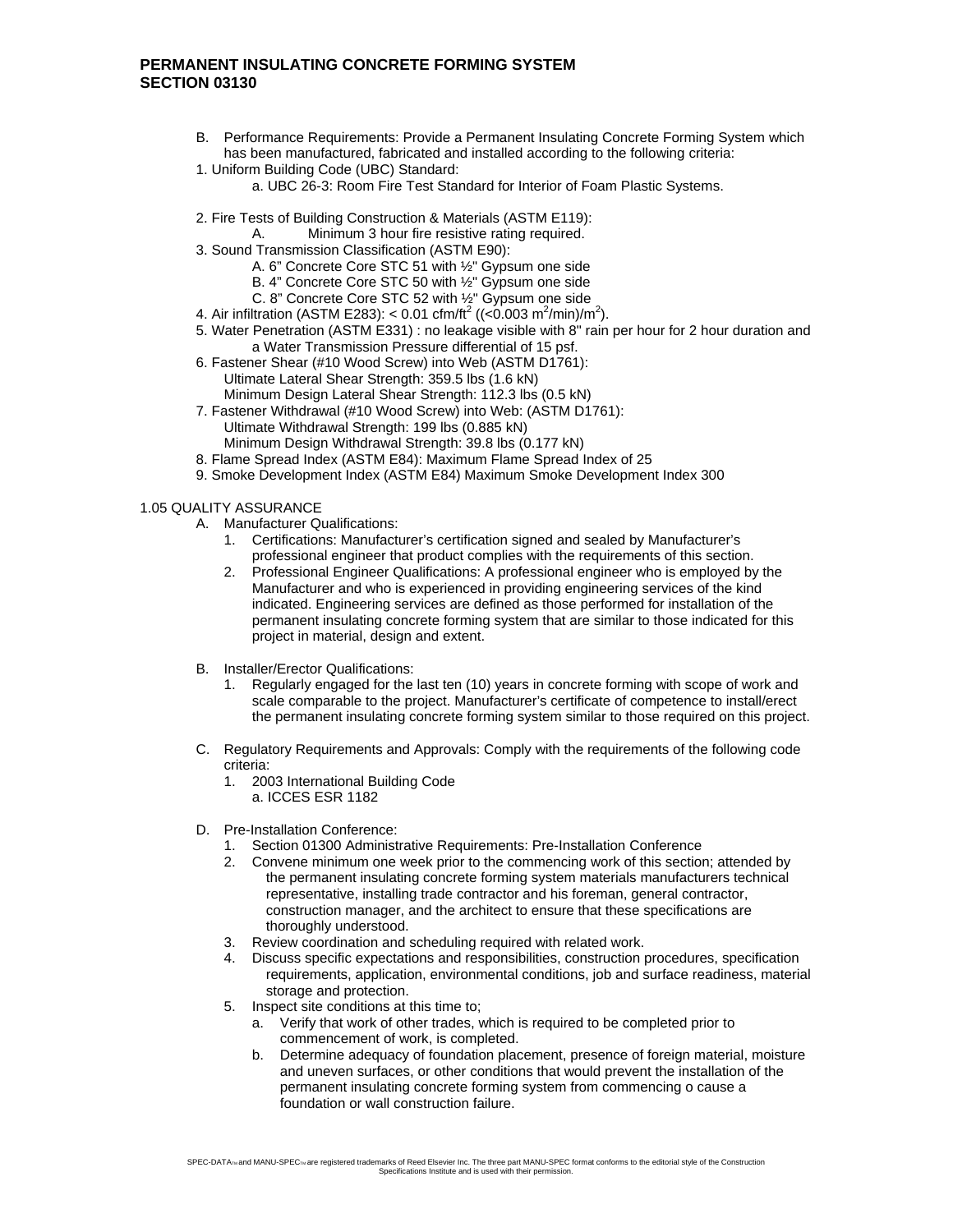- c. Examine installation instructions of manufacturer.
- E. Should there be any deviation from the contract documents without he prior written consent of the permanent insulating concrete forming system material manufacturer, the construction Manager, the Architect and the contractor must do all necessary corrective work to make the permanent insulating concrete forming system acceptable to the Construction Manager and Architect at no additional cost to the owner.

1.06 SUBMITTALS

- A. Section 01600 Product Requirements: Submittal Procedures.
- B. Product Data: Submit manufacturers product data and installation instructions.
- C. Shop Drawings:
	- 1. Indicate joint and termination detail conditions, and conditions of interface with other materials.
	- 2. Show locations of form types and applicable structural details.
	- 3. Receive approval of details relating to the installation of the permanent insulating concrete forming system from the permanent insulating concrete forming system material manufacturer; system to be installed in a manner that the manufacturer will furnish the specified warranty for the installation.
- D. Samples: Provide selection and verification samples.
- E. Quality Assurance/Control Submittals: Submit the following:
	- 1. Test Reports: Provide test data in support of performance requirements specified in Section 1.04 B and Section 2.01 B.
	- 2. Certificates: Submit certification specified in this section.
- F. Design/Connection Calculations:
	- 1. Submit structural design and connection calculations, stamped by a registered professional engineer licensed to practice in the commonwealth of Pennsylvania.
- G. Design Modifications:
	- 1. Submit design modifications necessary to meet performance requirements and field coordination.
	- 2. Variations in details or materials shall not adversely affect the appearance, durability or strength of the units.
	- 3. Maintain general design concept without altering size of members, profiles and alignment.

## 1.07 PRODUCT DELIVERY, STORAGE & HANDLING

- A. Delivery and Handling
	- 1. Deliver all permanent insulating concrete forming system units to the project site in such quantities and at such times to assure continuity of erection.
	- 2. Deliver materials in manufacturers original, unopened, undamaged containers with identification labels intact.
	- 3. Handle and transport units in a position consistent with the shape and design in order to avoid stresses which would cause cracking or damage.
	-
	- 4. Lift or support units only at the points shown on the shop drawings.<br>5. Place non-staining resilient spacers of even thickness between each
	- 5. Place non-staining resilient spacers of even thickness between each bundle.<br>6. Support units during shipment on non-staining shock-absorbing material. Support units during shipment on non-staining shock-absorbing material.
- B. Storage at Job Site:
	- 1. Do not place units directly on ground.
	- 2. Store and protect units to prevent contact with soil, staining and physical damage.<br>3. Store units, unless otherwise specified with non staining resilient supports located
	- Store units, unless otherwise specified with non staining resilient supports located in the same positions as when transported.

4. Store units on firm, level and smooth surfaces to prevent cracking, distortion, warping or other physical damage.

5. Place units so that identification marks are discernible, and so that product can be inspected.

6. Provide UV protection for stored products subjected to direct sunlight.

## 1.08 WARRANTIES, GUARANTEES, TESTING

- A. Guarantee: Manufacturer shall guarantee the permanent insulating concrete forming system units used in the exterior applications shown and specified for structural integrity for a periods of two years.
- B. Contractor shall also guarantee the work of this section against defective materials and or workmanship for a period of two years from the date of acceptance of building by the owner .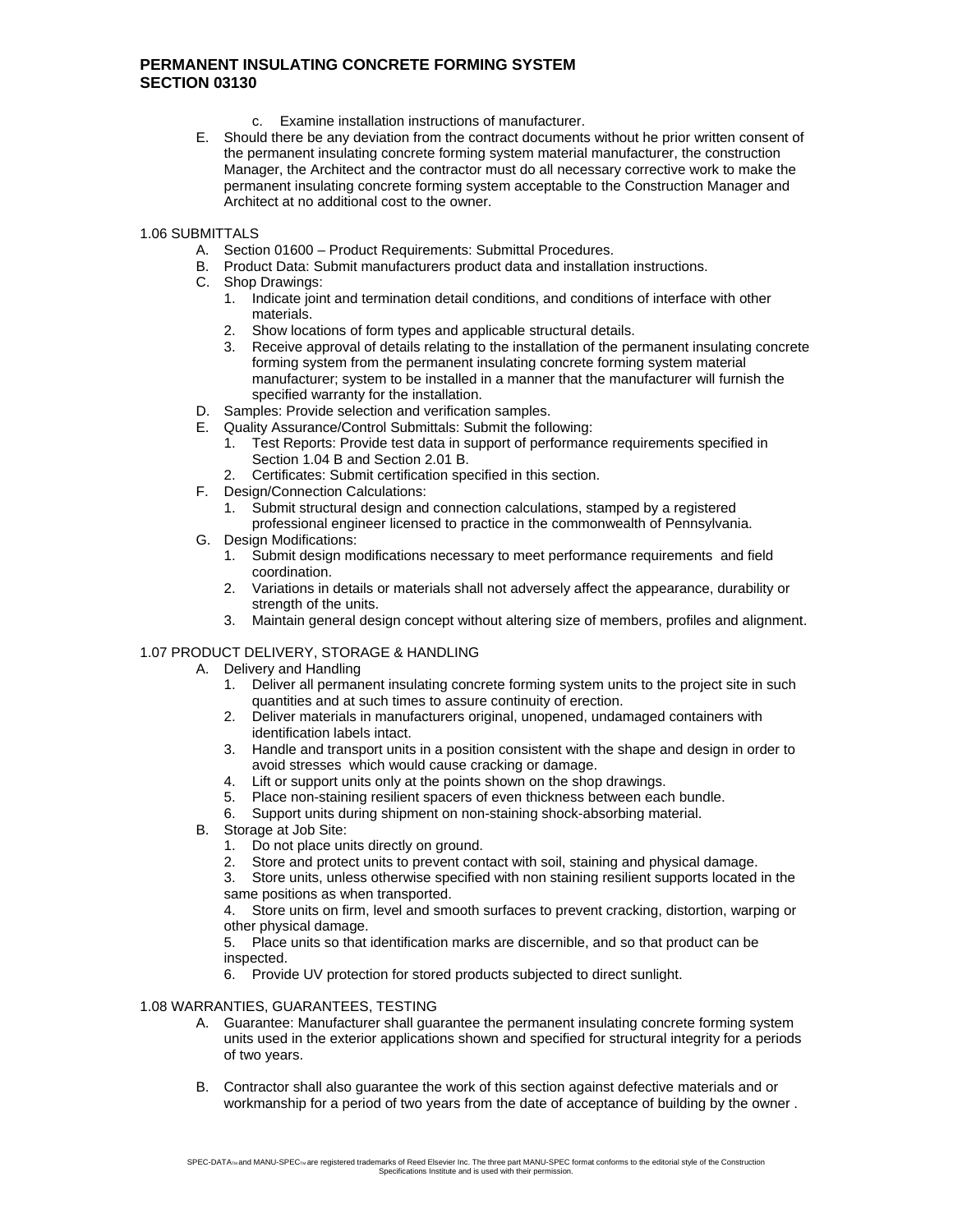## **PART 2 PRODUCTS**

2.01 PERMANENT INSULATING CONCRETE FORMING SYSTEM

- A. Drawings and specifications are based upon permanent insulating concrete forming system products as manufactured by ECO-Block, LLC, at 11220 Grader Street, Suite 700, Dallas, Texas 75238, Telephone: (800) 595-0820, (214) 503-1644; Fax: (214) 342-5322; E-mail: info@eco-block.com; website: www.eco-block.com.
	- 1. Substitutions: See Section 01600 Product Requirements

## 2.02 MATERIALS

- A. Permanent Insulating Concrete Forming System, including the following:
	- 1. Standard Block:
		- a. Material: Expanded Polystyrene (EPS).
		- b. Dimensions (Straight Panel):  $48'' \times 16'' \times 2.5''$  (1219  $\times$  406  $\times$  63.5 mm).
		- c. Thermal Resistance  $\{R/inch\}$  (ASTM C518):  $4.193 \text{ ft}^2 \cdot \text{hr} \cdot \text{F/B} \cdot \text{t} \cdot \text{m}$  (0.605 K $\cdot \text{m/W}$ ).
		- d. Flame Spread Index (ASTM E84): 0.
		- e. Smoke Development Index (ASTM E84): 300.
		- f. Dimensional Stability (ASTM D2126): -0.40%.
		- g. Flexural Strength (ASTM C203): 40.0 psi (276 kPa).
		- h. Compressive Strength (ASTM D1621): 15.0 psi (110 kPa).
		- i. Density (ASTM C1622): 1.45 to 1.60 pcf (23.2 to 25.6 kg/m<sup>3</sup>).
		- j. Water Vapor Permeance (ASTM E96): 0.88 perms (50.34 ng/(Pa•s•m<sup>2</sup>)).
		- K Water Absorption (ASTM C272): 2.1%.<br>I. Self-Ianition Temperature (ASTM D192
		- Self-Ignition Temperature (ASTM D1929): 860°F (460°C).
		- m. Sound Transmission Classification (ASTM E90): 51 with ½" Drywall one side and 6" concrete core.
		- n. Air infiltration (ASTM E283): Less than 0.01 cfm/ft<sup>2</sup> ((<0.003 m<sup>2</sup>/min)/m<sup>2</sup>).
		- o. Water Penetration (ASTM E331) : no leakage visible with 8" rain per hour for 2 hour duration and a Water Transmission Pressure differential of 15 psf
		- p. Fastener Shear (#10 Wood Screw) into Web (ASTM D1761):
			- Ultimate Lateral Shear Strength: 359.5 lbs (1.6 kN) Design Lateral Shear Strength: 112.3 lbs (0.5 kN)
		- q. Fastener Withdrawal (#10 Wood Screw) into Web: (ASTM D1761):
			- Ultimate Withdrawal Strength: 199 lbs (0.885 kN)
			- Design Withdrawal Strength: 39.8 lbs (0.177 kN)

### 2.03 ACCESSORY MATERIALS

A. Accessory Materials: Refer to other sections for related materials.

### 2.04 COMPONENTS

- A. Proprietary Products/System Components, including:
- 1. Corner Block:
	- a. Material: Expanded Polystyrene (EPS).
		- b. Size: [4" (102 mm)] [6" (152 mm)] [8" (203 mm) [10" (254 mm)].
		- c. Dimensions:  $32''$  (813 mm) (long side)  $\times$  16" (406 mm) (short side)  $\times$  16" (406 mm)  $(high) \times 2.5$ " (64 mm) (thick).
- 3. 45 Degree Corner Block
	- a. Material: Expanded Polystyrene (EPS).
	- b. Size: [6" (152 mm)].
	- c. Dimensions:  $32''$  (813 mm) (long side)  $\times$  16" (406 mm) (short side)  $\times$  16" (406 mm)
	- (high)  $\times$  2.5" (64 mm) (thick).
- 4. Brick Ledge Panel:
	- a. Material: Expanded Polystyrene (EPS).
	- b. Size: [4" (102 mm)] [6" (152 mm)] [8" (203 mm) [10" (254 mm)].

```
c. Dimensions: 48'' \times 16'' \times 7.5'' (1219 \times 406 \times 191 mm) (EPS thickness is 2.5" (64 mm)).
```
- 5. Connectors:
	- a. Material: Acrylonitrile Butadiene Styrene (ABS).
	- b. Size: [4" (102 mm)] [6" (152 mm)] [8" (203 mm) [10" (254 mm)].
	- c. Average Rate of Burning (ASTM D635): 1.43 cm/min.
- 6. 90 Degree Panel Connector Extrusion:
	- a. Material: PVC.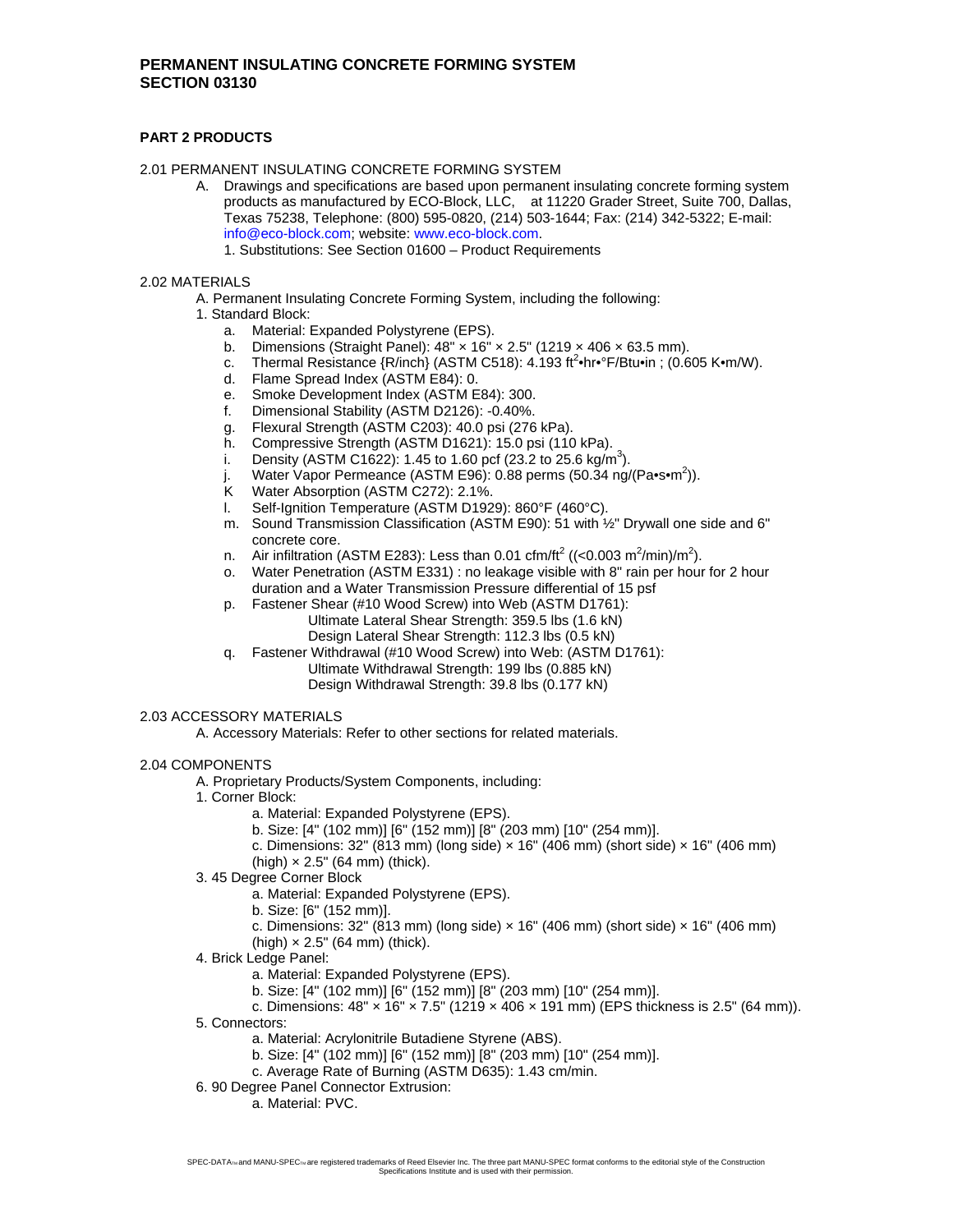- b. Size: 47" × 2.5" (1194 × 64 mm).
- 7. 45 Degree Residential Panel Connector Extrusion:
	- a. Material: PVC.
	- b. Size:  $47" \times 2.5"$  (1194  $\times$  64 mm).

### **PART 3 EXECUTION**

#### 3.01 MANUFACTURER'S INSTRUCTIONS

A. Comply with the instructions and recommendations of the Permanent Insulating Concrete Forming System manufacturer.

#### 3.02 INSPECTION

- A. Site Verification of Conditions: Verify layout matches drawings at all locations and that site conditions are appropriate for installation of the permanent insulating concrete forming system and placement of concrete.
- B. Do not proceed with work until unsatisfactory conditions have been corrected.
- C. Before erecting the permanent insulating concrete forming system the contractor shall verify that structural and anchorage inserts not within tolerances required to erect panels have been corrected
- D. Determine field conditions by actual measurements.

### 3.03 ERECTION

- A. Set permanent insulating concrete forming system units level, plumb, square and true within the allowable tolerances. General contractor shall provide true, level bearing surface on all field placed concrete which are to receive permanent insulating concrete forming system units. General contractor shall be responsible for providing lines, center and grades in sufficient detail to allow installation.
- B. Provide temporary supports and bracing as required to maintain position, stability and alignment as units are being permanently connected.

#### 3.04 CONSTRUCTION

- A. Special Techniques for Wall Installation:
	- 1. Erect wall forms plumb, square and level.
	- 2. Plumb, square, diagonally brace against racking and securely attach to forms, wood bucks for doors, windows and other openings.
	- 3. Properly reinforce all cuts and weak spots in forming blocks.
	- 4. Install sleeves for penetrations and anchors for interior walls into formwork before placing concrete.
	- 5. Install and securely tie reinforcing bars so that concrete, when placed, will fully surround all bars.
	- 6. Make lintels over door and window openings integral with wall by installing required reinforcing bars as shown on structural drawings.
	- 7. Place horizontal reinforcing bars in notches in panel connectors, staggering bars side to side.
	- 8. Install vertical bars near center of wall forms.
	- 9. Place anchor bolts and straps at top of wall as shown on drawings.
	- 10. Conform to ACI 318 (or CAN 3A23.1) in concrete mixes and placement.
	- 11. Consolidate concrete during placement with not greater than 3/4" (19.1 mm) diameter vibrator or external equivalent.
	- 12. Do not add additional water to concrete during placement.
	- 13. Cut chases for electrical cable and plumbing into the blocks using a router or hot knife after concrete has been placed and cured.
- B. Special Techniques for Wall Installation Insulated Tilt-Up Precast Applications: Form insulated tilt-up concrete walls with ECO-Block panels using one of the 3 different methodologies recommended by manufacturer:
	- 1. Method 1: Place ECO-Block panels on the casting bed prior to placing reinforced concrete.
	- 2. Method 2: Wet-set ECO-Block panels on top of freshly placed concrete.
	- 3. Method 3: Combine both methods to form a 2-sided, insulated tilt-up wall.
- C. Interface with Other Work: